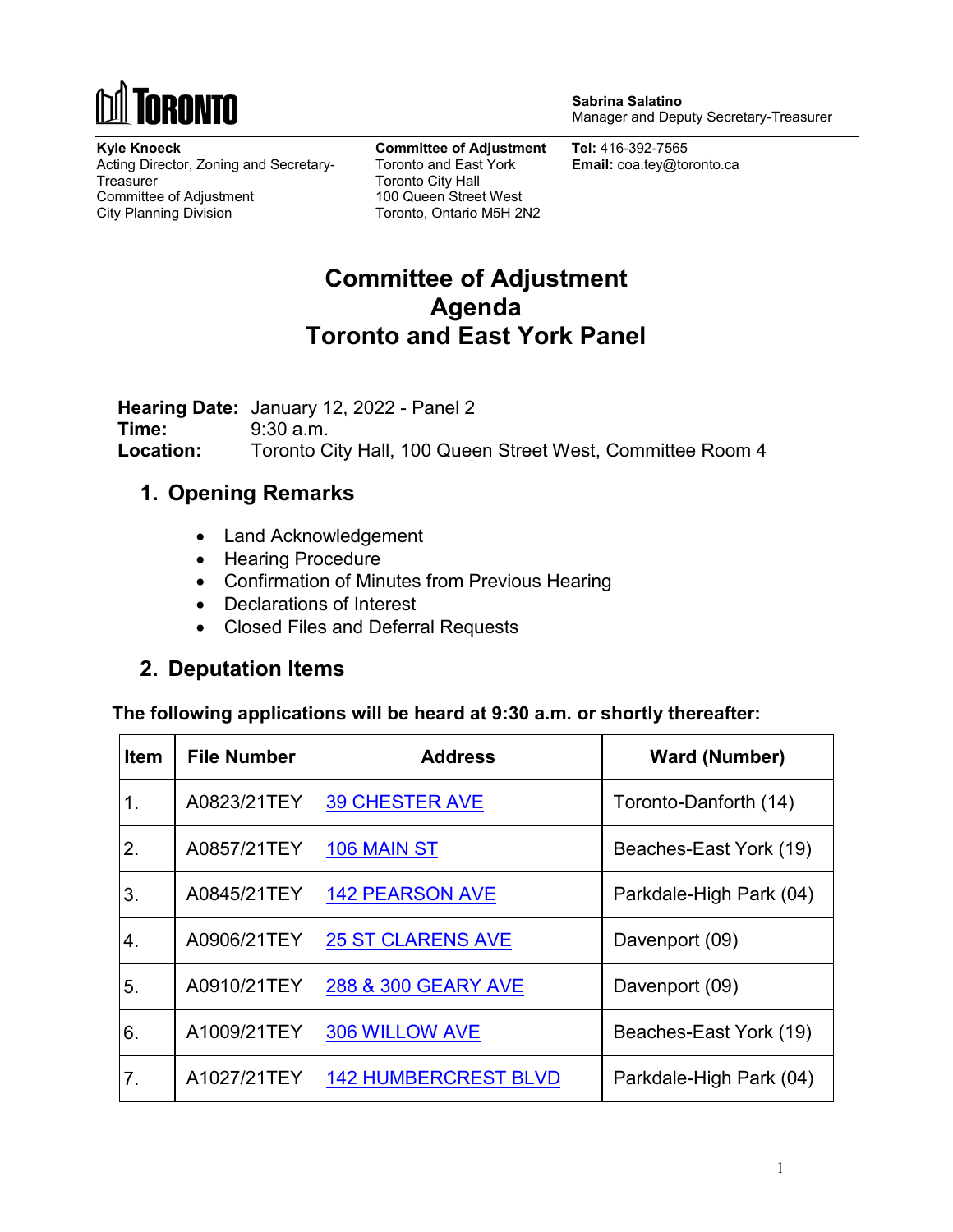| <b>Item</b> | <b>File Number</b> | <b>Address</b>             | <b>Ward (Number)</b>     |
|-------------|--------------------|----------------------------|--------------------------|
| 8.          | A1099/21TEY        | <b>314 STRATHMORE BLVD</b> | Toronto-Danforth (14)    |
| 9.          | A1108/21TEY        | <b>37 WILBERTON RD</b>     | Toronto-St. Paul's (12)  |
| 10.         | A1113/21TEY        | <b>181 CEDRIC AVE</b>      | Toronto-St. Paul's (12)  |
| 11.         | A1118/21TEY        | <b>540 GLADSTONE AVE</b>   | Davenport (09)           |
| 12.         | A1119/21TEY        | <b>210 GLENAYR RD</b>      | Toronto-St. Paul's (12)  |
| 13.         | A1124/21TEY        | <b>38 TIVERTON AVE</b>     | Toronto-Danforth (14)    |
| 14.         | A1125/21TEY        | <b>52 ARDAGH ST</b>        | Parkdale-High Park (04)  |
| 15.         | A1130/21TEY        | <b>24 NASSAU ST</b>        | University-Rosedale (11) |
| 16.         | A1133/21TEY        | <b>126 R WILTSHIRE AVE</b> | Davenport (09)           |
| 17.         | A1134/21TEY        | <b>41 MARLBOROUGH AVE</b>  | University-Rosedale (11) |
| 18.         | A1135/21TEY        | <b>36 FENWICK AVE</b>      | Toronto-Danforth (14)    |
| 19.         | A1137/21TEY        | <b>7 RUSSETT AVE</b>       | Davenport (09)           |
| 20.         | A1141/21TEY        | 107 MOORE AVE              | University-Rosedale (11) |

## **RECESS**

# **The following applications will be heard at 2:00 p.m. or shortly thereafter:**

| <b>Item</b> | <b>File Number</b> | <b>Address</b>             | <b>Ward (Number)</b>     |
|-------------|--------------------|----------------------------|--------------------------|
| 21.         | A1143/21TEY        | 98 WATSON AVE              | Parkdale-High Park (04)  |
| 22.         | A1147/21TEY        | 91 ALAMEDA AVE             | Toronto-St. Paul's (12)  |
| 23.         | A1153/21TEY        | <b>431 EUCLID AVE</b>      | University-Rosedale (11) |
| 24.         | A1155/21TEY        | <b>32 PRUST AVE</b>        | Toronto-Danforth (14)    |
| 25.         | A1157/21TEY        | <b>109 RIVERDALE AVE</b>   | Toronto-Danforth (14)    |
| 26.         | A1159/21TEY        | <b>283 SPRINGDALE BLVD</b> | Beaches-East York (19)   |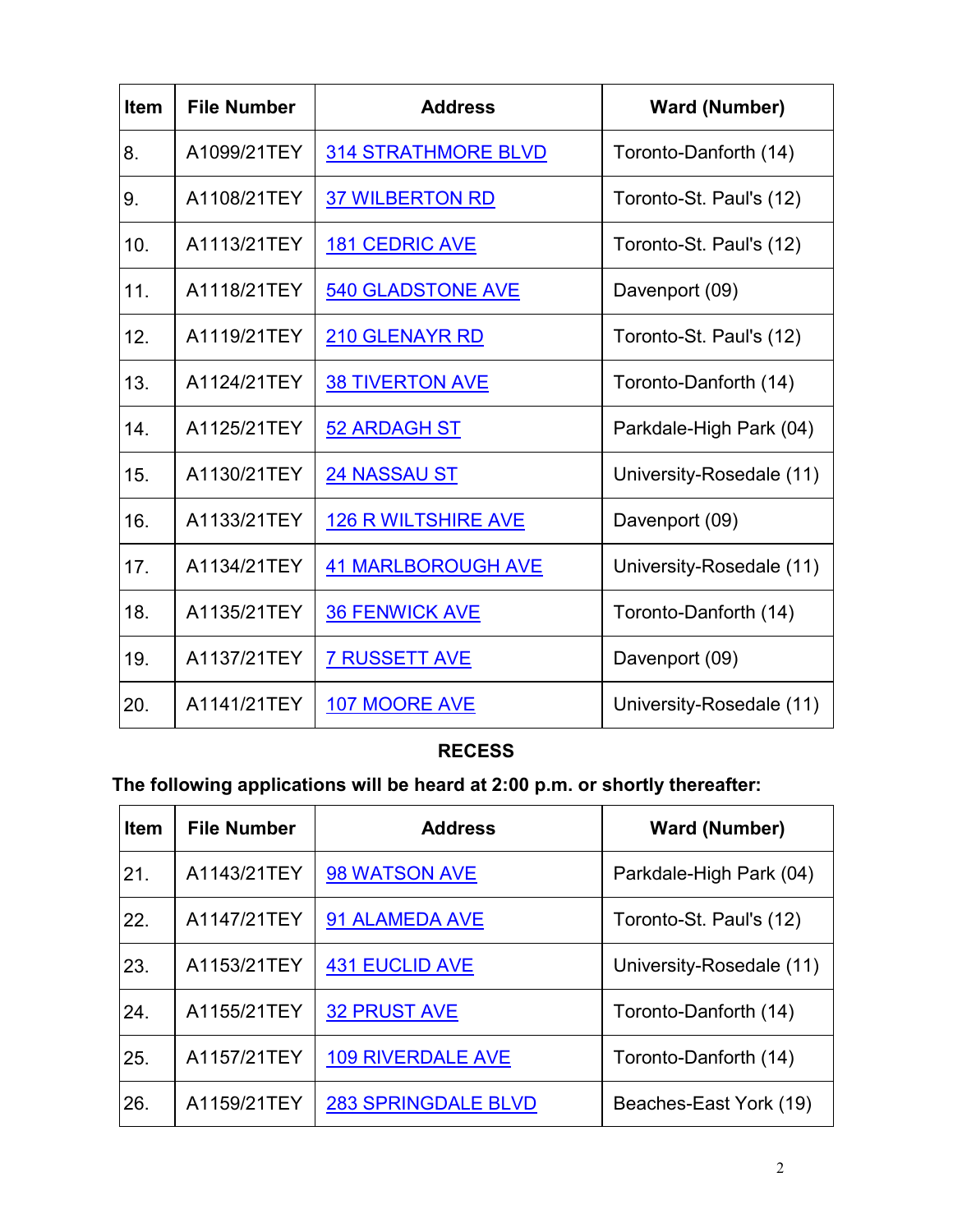| <b>Item</b> | <b>File Number</b> | <b>Address</b>          | <b>Ward (Number)</b>     |
|-------------|--------------------|-------------------------|--------------------------|
| 27.         | A1160/21TEY        | <b>43 COLGATE AVE</b>   | Toronto-Danforth (14)    |
| 28.         | A1166/21TEY        | <b>471 JONES AVE</b>    | Toronto-Danforth (14)    |
| 29.         | A1170/21TEY        | 110 GEORGE ST S         | Toronto Centre (13)      |
| 30.         | A1171/21TEY        | <b>395 MONTROSE AVE</b> | University-Rosedale (11) |
| 31.         | A1172/21TEY        | <b>66 WINONA DR</b>     | Davenport (09)           |
| 32.         | A1174/21TEY        | <b>78 BROOKSIDE DR</b>  | Beaches-East York (19)   |
| 33.         | A1176/21TEY        | <b>222 RHODES AVE</b>   | Toronto-Danforth (14)    |

**The following applications will be heard at 3:30 p.m. or shortly thereafter:** 

| <b>Item</b> | <b>File Number</b> | <b>Address</b>            | <b>Ward (Number)</b>     |
|-------------|--------------------|---------------------------|--------------------------|
| 34.         | A1182/21TEY        | <b>191 ASHDALE AVE</b>    | Toronto-Danforth (14)    |
| 35.         | A1184/21TEY        | <b>20 ADMIRAL RD</b>      | University-Rosedale (11) |
| 36.         | A1190/21TEY        | <b>184 WOODYCREST AVE</b> | Toronto-Danforth (14)    |
| 37.         | A1201/21TEY        | <b>68 BROOKFIELD ST</b>   | Spadina-Fort York (10)   |
| 38.         | A1231/21TEY        | <b>341 HIGHFIELD RD</b>   | Toronto-Danforth (14)    |
| 39.         | A1256/21TEY        | <b>18 ELM AVE</b>         | University-Rosedale (11) |

### **The following applications will be heard at 4:30 p.m. or shortly thereafter:**

| <b>Item</b> | <b>File Number</b> | <b>Address</b>            | <b>Ward (Number)</b>     |
|-------------|--------------------|---------------------------|--------------------------|
| 40A.        | B0071/21TEY        | <b>176 KENILWORTH AVE</b> | Beaches-East York (19)   |
| 40B.        | A0825/21TEY        | PART <sub>2</sub>         |                          |
| 40C.        | A0826/21TEY        | PART <sub>1</sub>         |                          |
| 41.         | A0933/20TEY        | <b>1 GIBSON AVE</b>       | University-Rosedale (11) |
| 42A.        | B0072/20TEY        | <b>37 AUSTIN AVE</b>      | Toronto-Danforth (14)    |
| 42B.        | A0903/20TEY        | <b>PARTS 1 &amp; 2</b>    |                          |
| 42C.        | A0904/20TEY        | <b>PARTS 4 &amp; 5</b>    |                          |